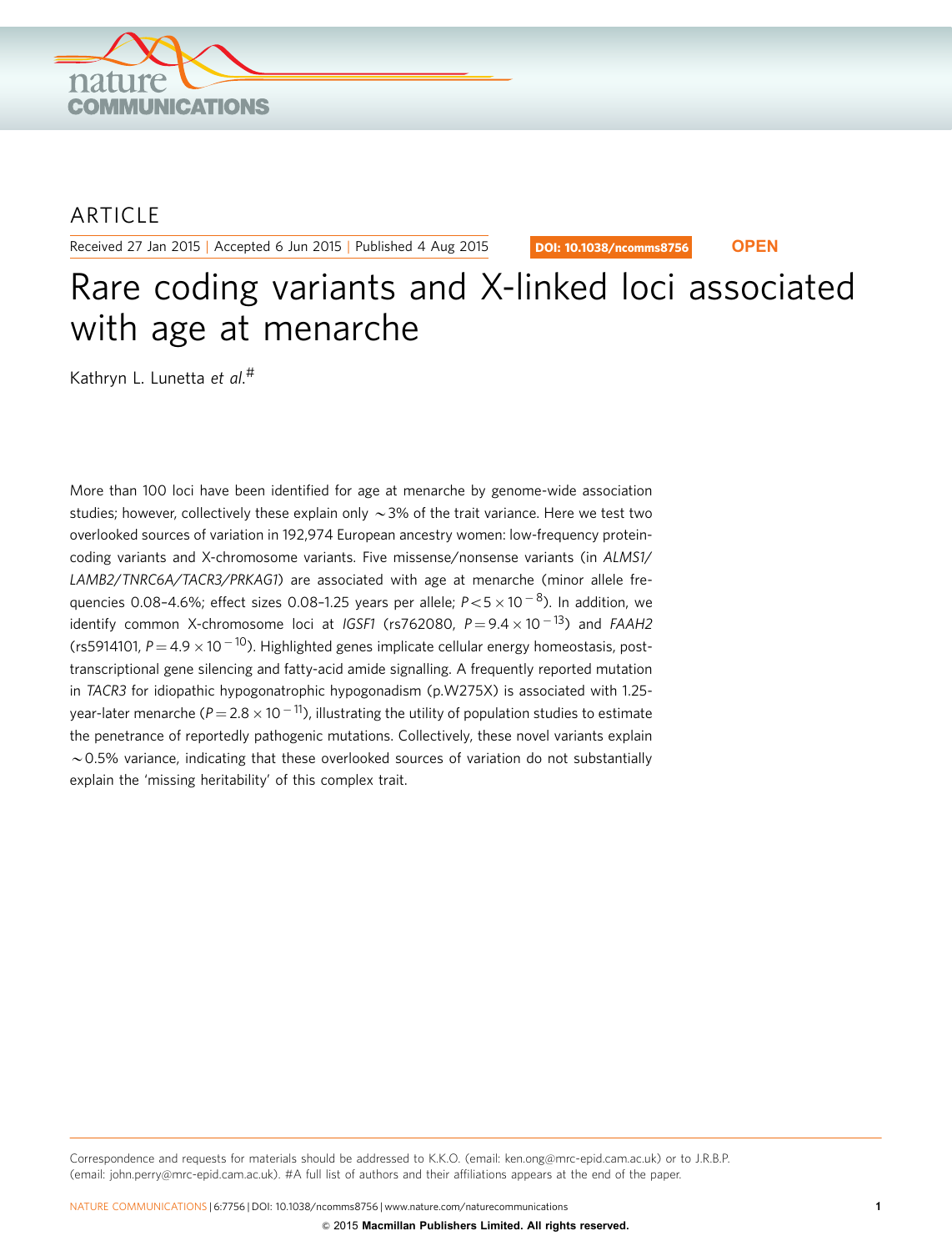ge at menarche, the onset of first menstruation in females,<br>indicates the start of reproductive maturity and is a<br>commonly reported marker of pubertal timing. One<br>bunded and six genomic loci for this bigbly heritable trait indicates the start of reproductive maturity and is a hundred and six genomic loci for this highly heritable trait have been mapped by genome-wide association studies (GWAS), implicating many previously unsuspected mechanisms<sup>1</sup>. However, to date that approach has been limited to consideration of only those genetic variants captured by autosomal HapMap2 reference panels. In particular, like most GWAS for other complex traits, previous GWAS for age at menarche provided poor coverage for low-frequency variants and omitted sex chromosome data.

Here we report a dual strategy for assessing genetic variation overlooked by those prior efforts: low-frequency protein-coding variants genotyped by large-scale exome-focussed arrays and high-density X-chromosome single-nucleotide polymorphism (SNP) genotyping and imputation. We identify several new associations between rare protein-coding and X-linked variants with age at menarche in women of European ancestry. The findings implicate new mechanisms that regulate puberty timing, but collectively these novel variants explained only  $\sim$  0.5% of the variance, indicating that these often overlooked sources of variation that do not substantially explain the 'missing heritability' of this complex trait.

#### Results

From the exome array studies, 61,734 low-frequency (minor allele frequency (MAF)  $\langle$  5%) variants passed quality-control (QC) criteria in a combined sample of up to 76,657 women of European ancestry from 19 studies (Supplementary Table 1). Gene-based burden and SKAT tests that aggregate the effects of variants with  $MAF < 1\%$  yielded no significant associations with age at menarche. A linear regression test was used to derive all P values obtained in this study. Meta-analysis of individual variant associations with questionnaire-reported variation in age at menarche (restricted to the ages of 9–17 years) in this discovery phase identified one signal at genome-wide statistical significance  $(P<5\times 10^{-8})$ ; this was a rare missense variant in the Alström's syndrome gene (ALMS1, rs45501594, p.T3544S, MAF 1%;  $P = 4.6 \times 10^{-10}$ ). For follow-up testing in up to 116,317 independent women of European ancestry from the deCODE (Diabetes Epidemiology: Collaborative analysis of Diagnostic criteria in Europe ) and 23andMe studies, we selected rs45501594 and 23 other variants that met the following criteria: protein coding, present in over half of the exome array studies, and with association  $P < 5 \times 10^{-4}$ . In the follow-up samples, 7 of the 20 variants that passed QC showed directionally concordant confirmatory associations with  $P < 0.05$ , of which five reached genome-wide significance in a combined meta-analysis of discovery phase and follow-up data ([Table 1, Fig. 1,](#page-2-0) Supplementary Fig. 1). No significant heterogeneity between studies was observed at any of these loci (Supplementary Fig. 2).

The rare missense variant in ALMS1 (rs45501594, Supplementary Fig. 3) remained the strongest signal identified using exome array studies (combined:  $P = 6.8 \times 10^{-20}$ ). In the follow-up samples, each rare allele was associated with 0.23-yearlater age at menarche, an effect size more than double that of any genetic variant previously reported for puberty timing in the general population. This strong signal was not detected by the previous HapMap2-based GWAS as it is poorly tagged by common SNPs in that reference panel (maximum proxy SNP,  $r^2$  = 0.24). Deleterious mutations in this gene cause Alström's syndrome (OMIM no. 203800), a rare, autosomal-recessive disorder characterized by cone–rod dystrophy, sensorineural hearing loss, dilated cardiomyopathy, childhood obesity, insulin resistance, diabetes mellitus, hypogonadotropic hypogonadism in

males, menstrual irregularities and early puberty in females, and short stature in adulthood<sup>2</sup>. Hypogonadism was also invariably observed in an ALMS1 gene-trapped mouse model<sup>[3](#page-3-0)</sup>.

The variant with largest effect was a rare stop-gain mutation in the tachykinin receptor 3 gene (TACR3; rs144292455,  $MAF = 0.08\%$ , combined  $P = 2.8 \times 10^{-11}$ , Supplementary Fig. 3); in follow-up samples each rare allele was associated with 1.25 year-later age at menarche. Common HapMap2 SNPs at the TACR3 locus were previously associated with age at menarche<sup>1</sup>; however, the rare variant rs144292455 is not tagged by the HapMap2 or conventional 1000G imputation (it was directly genotyped in 23andMe and was imputed in deCODE). Statistical independence was confirmed by observing significant association with the common TACR3 SNP in a sensitivity analysis within a participating study (Women's Genome Health Study (WGHS), Supplementary Table 1) that excluded rare allele carriers. The rare allele causes a premature stop codon (p.W275X) in the fifth transmembrane segment of the 465 amino-acid receptor for the neuropeptide neurokinin B, and is the most frequently reported TACR3 mutation in the rare reproductive disorder idiopathic hypogonadotropic hypogonadism (idiopathic hypogonadotropic hypogonadism (IHH), OMIM no.  $614840)^4$  $614840)^4$  $614840)^4$ . Both homozygous and heterozygous p.W275X variants have been reported in male IHH cases with features of 'early androgen deficiency'; however, notably the heterozygous cases showed evidence of spontaneous neuroendocrine recovery. Our findings suggest that heterozygous p.W275X variants contribute to the normal variation in puberty timing, whereas homozygous inheritance or possibly compound heterozygosity is required for IHH.

A low-frequency missense variant in the LAMB2 gene was associated with 0.08-year-later age at menarche (rs35713889, p.G914R, MAF 4%;  $P = 1.1 \times 10^{-11}$ ; Supplementary Fig. 3). In the same region (3p21.31) we previously reported a HapMap2 GWAS locus for age at menarche (locus 19a and 19b in [ref. 1](#page-3-0)); however, the low-frequency variant rs35713889 is poorly tagged by common HapMap2 SNPs (the best proxy rs1134043,  $r^2 = 0.24$ , was reportedly not associated with age at menarche:  $P = 0.35$ ([ref. 1](#page-3-0))). The strongest reported<sup>[1](#page-3-0)</sup> HapMap2 signal at this locus is only weakly correlated with rs35713889 (rs3870341,  $MAF = 26\%;$  $r^2 = 0.07$ , distance 422 kb), and both signals remained significant when jointly tested in a follow-up sample of 76,831 women from the 23andMe study (in separate models: rs35713889:  $\beta = 0.08$  years per allele,  $P = 0.0001$  and rs3870341:  $\beta = 0.04$ ,  $P = 4.5 \times 10^{-5}$ ; in the joint model: rs35713889:  $\beta = 0.06$ ,  $P = 0.004$  and rs3870341:  $\beta = 0.03$ ,  $P = 0.001$ ). LAMB2 encodes one of 15 subunits of Laminin, an extracellular matrix glycoprotein with a key role in the attachment, migration and organization of cells into tissues during embryonic development. Rare recessive mutations in LAMB2 cause Pierson's syndrome (OMIM no. 609049), a disorder characterized by congenital nephrotic syndrome and ocular anomalies, typically with microcoria<sup>[5](#page-3-0)</sup>; neurological abnormalities are also described likely because of cortical laminar disorganization<sup>[6](#page-3-0)</sup>. Common variants in/near other Laminin genes have been reported for a broad range of complex traits, including type 2 diabetes<sup>7</sup>, refractive error<sup>8</sup>, colorectal cancer<sup>9</sup>, IgG glycosylation<sup>[10](#page-3-0)</sup>, ulcerative colitis<sup>11</sup> and coffee consumption<sup>[12](#page-3-0)</sup>.

A low-frequency missense variant in the TNRC6A gene was associated with later age at menarche (rs113388806; p.Q1112H; MAF 4.7%;  $\beta = 0.08$  years per allele;  $P = 1.1 \times 10^{-11}$ ; Supplementary Fig. 3). This signal was only moderately well tagged by common HapMap2 SNPs (best proxy: rs12447003,  $r^2 = 0.36$ , reported association with age at menarche:  $P = 0.0005$ ([ref. 1\)](#page-3-0)). TNRC6A encodes an Argonaute-navigator protein, responsible for post-transcriptional gene silencing through RNA interference and microRNA pathways<sup>[13](#page-3-0)</sup>. This finding further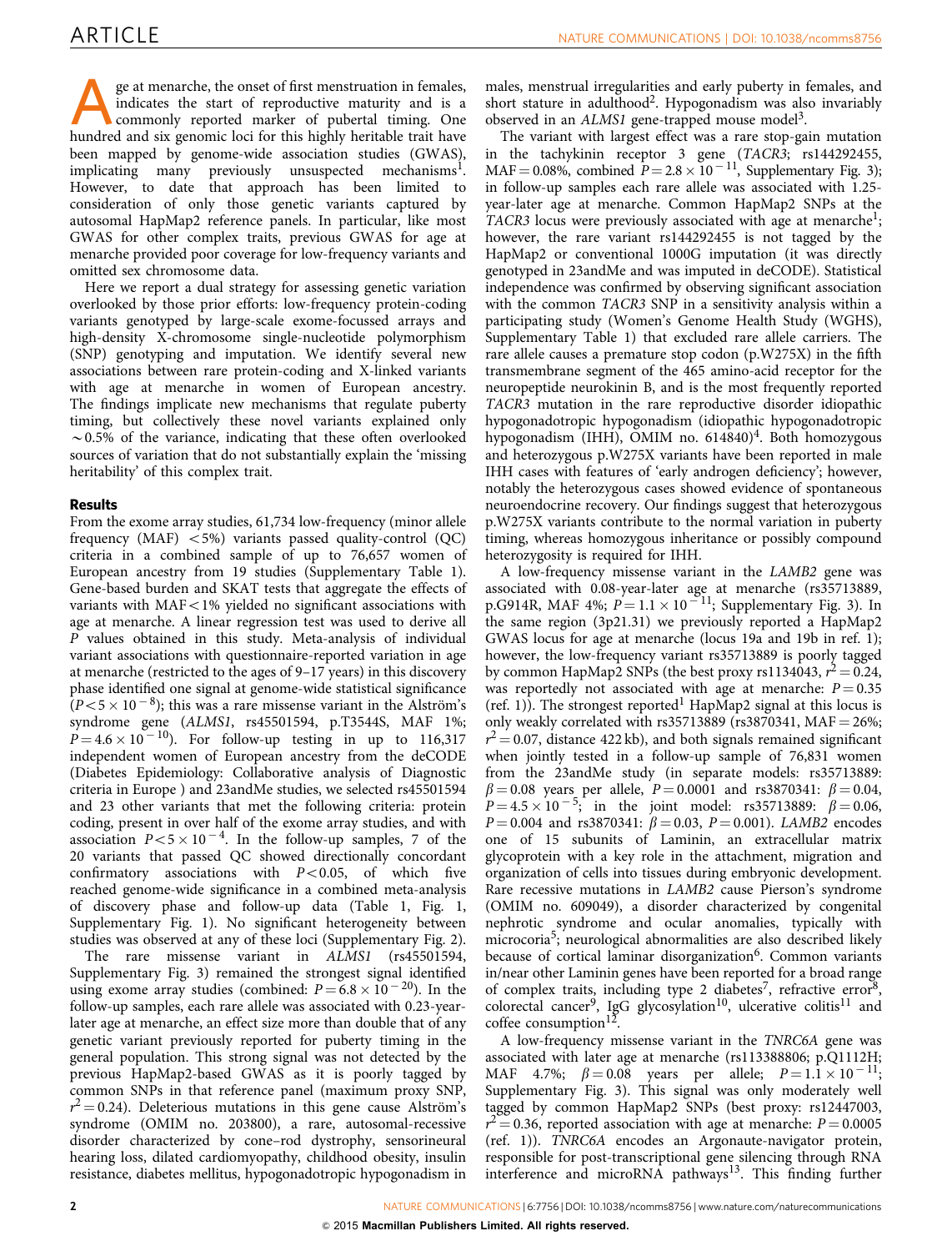<span id="page-2-0"></span>

| Gene               | <b>SNP</b>  | Location          | Alleles*  | Discovery     |             |        | Follow-up                      |             |         | Combined       |             |         |
|--------------------|-------------|-------------------|-----------|---------------|-------------|--------|--------------------------------|-------------|---------|----------------|-------------|---------|
|                    |             |                   |           | Effect (s.e.) | P           | N      | Effect (s.e.)   $VE^{\dagger}$ | P           | N       | Effect (s.e.)  | P           | N       |
| Exome array        |             |                   |           |               |             |        |                                |             |         |                |             |         |
| ALMS1              | rs45501594  | 2p13.1            | G/C/1.1%  | 0.26(0.04)    | $4.6E - 10$ | 57.867 | $0.23(0.03)$   0.12%           | $2.2E-11$   | 116.317 | 0.24(0.03)     | 6.8E-20     | 174.184 |
| LAMB <sub>2</sub>  | rs35713889  | 3p21.31           | T/C/4.4%  | 0.11(0.02)    | $5.0E - 07$ | 58,695 | $0.08(0.02)$   0.04%           | $2.2E - 06$ | 116,317 | 0.09(0.01)     | $1.0E-11$   | 175,012 |
| TNRC6A             | rs113388806 | 16p12.1           | T/A/4.7%  | 0.09(0.02)    | $1.7E - 05$ | 76.657 | $0.08(0.02)$   0.04%           | 1.4E-07     | 116.317 | 0.08(0.01)     | $1.1E - 11$ | 192,974 |
| TACR3              | rs144292455 | 4 <sub>g</sub> 24 | T/C/0.08% | 0.71(0.15)    | $1.3E - 06$ | 68.487 | $1.25(0.25)$   0.20%           | 8.0E-07     | 116.317 | 0.84(0.13)     | $2.8E-11$   | 184.804 |
| PRKAG1             | rs1126930   | 12a13.12          | C/G/3.4%  | $-0.11(0.02)$ | $4.4E - 07$ | 76.657 | $-0.08(0.02)$   0.02%          | $3.6E - 05$ | 116.317 | $-0.09(0.01)$  | $9.6E-11$   | 192.974 |
| 1000G X-chromosome |             |                   |           |               |             |        |                                |             |         |                |             |         |
| IGSF1              | rs762080    | Xg26.2            | A/C/24%   | $-0.07(0.01)$ | $4.1E - 12$ | 76.831 | $-0.04(0.01)$   0.04%          | $6.7E-03$   | 39.486  | $-0.06(0.008)$ | $9.4E-13$   | 116.317 |
| <b>FAAH2</b>       | rs5914101   | Xp11.21           | A/G/24%   | $-0.07(0.01)$ | $1.1E - 09$ | 76.831 | $-0.03(0.01)$   0.03%          | $2.0E-02$   | 39.486  | $-0.05(0.009)$ | 4.9E-10     | 116,317 |

wBeta (standard error) from the combined replication samples | VE in the deCODE study. Units are on a 1-year scale.



Figure 1 | A 'Manhattan plot' of menarche association statistics for the genotyped low-frequency exome array variants. Test statistics are shown from the exome-chip discovery-phase samples, with the exception of the five labelled loci that indicate results from the combined discovery and replication set.

extends the range of epigenetic mechanisms implicated in the regulation of puberty<sup>[14](#page-3-0)</sup>.

A low-frequency missense variant in PRKAG1 was associated with earlier age at menarche (rs1126930; p.T98S; MAF 3.4%;  $\beta = -0.09$  years per allele,  $P = 9.6 \times 10^{-11}$ ; Supplementary Fig. 3). This low-frequency variant is only moderately well tagged by common HapMap2 SNPs (max  $r^2 = 0.36$ ), which reportedly showed subgenome-wide significant association with age at menarche (rs11837234,  $\overline{P} = 3.1 \times 10^{-6}$ )<sup>1</sup>. This *PRKAG1* missense variant is in the same locus as, but not correlated to, a reported<sup>[1](#page-3-0)</sup> common signal for age at menarche ( $rs7138803$ , 848 kb apart,  $r^2 = 0.02$ ). *PRKAG1* encodes the gamma-1 regulatory subunit of AMP-activated protein kinase, which senses and maintains cellular energy homeostasis by promoting fatty-acid oxidation and inhibiting fatty-acid synthesis; PRKAG1 is overexpressed in ovarian carcinomas<sup>15</sup> and is somatically mutated in colorectal cancers<sup>16</sup>.

Our second genotyping approach considered X-chromosome GWAS SNPs in up to 76,831 women of European ancestry from the 23andMe study<sup>17</sup>. Imputation was performed against the 1000 Genomes reference, yielding genotype data for  $\sim$  266,000 X-chromosome variants (MAF $>$ 1%). Two signals, in/near IGSF1 and FAAH2, reached genome-wide significance for association with age at menarche and both associations were confirmed in 39,486 independent women of European ancestry from the deCODE study.

Common variants in and near IGSF1 were robustly associated with age at menarche (lead SNP: rs762080, MAF = 24%;  $\beta$  = 0.06 years per allele,  $P = 9.4 \times 10^{-13}$ ; Supplementary Fig. 4). IGSF1 encodes the immunoglobulin superfamily member 1, which is a plasma membrane glycoprotein highly expressed in the pituitary gland and testis. Rare X-linked mutations in IGSF1 were recently described to cause central hypothyroidism, hypoprolactinemia,

delayed puberty and macro-orchidism in males (OMIM no. 300888[\)18,19](#page-3-0). Heterozygous female carriers reportedly had normal age at menarche; however, 6/18 had central hypothyroidism and 4/18 underwent oophorectomy for ovarian cysts<sup>[19](#page-3-0)</sup>.

The second X-chromosome locus, in Xp11.21 (lead SNP rs5914101 is intronic in FAAH2, MAF 24%,  $\beta = 0.05$  years per allele,  $P = 1.9 \times 10^{-10}$ ; Supplementary Fig. 4), lies within the critical region for Turner's syndrome, which is the most common cause of primary ovarian insufficiency<sup>20</sup>. FAAH2 encodes fattyacid amide hydrolase 2. This enzyme catalyses the hydrolysis and degradation of bioactive fatty-acid amides, a large class of endogenous signalling lipids including the endocannabinoids, which modulate several physiological processes, including feeding, inflammation, pain, sleep and various reproductive hypothalamic gonadotropin-releasing processes, including<br>hormone secretion<sup>21,22</sup>.

We sought to further functionally characterize the seven genes implicated by these analyses using expression data on 53 tissue types from the Genotype-Tissue Expression consortium<sup>23</sup>. All seven genes showed high relative tissue expression in the ovary and/or brain (specifically the hypothalamus; Supplementary Fig. 5); however, none of the lead SNPs showed a significant association with mRNA transcript abundance. None of the identified variants were associated with body mass index in 74,071 adults from the deCODE study (all  $P > 0.05$ ), indicating that their effects on puberty timing are unlikely to be mediated by body mass index.

#### **Discussion**

In summary, by large-scale analysis of genetic variation not captured by previous GWAS for age at menarche, we identified several low-frequency exonic variants of relatively large effect and two common X-chromosome signals. The implicated genes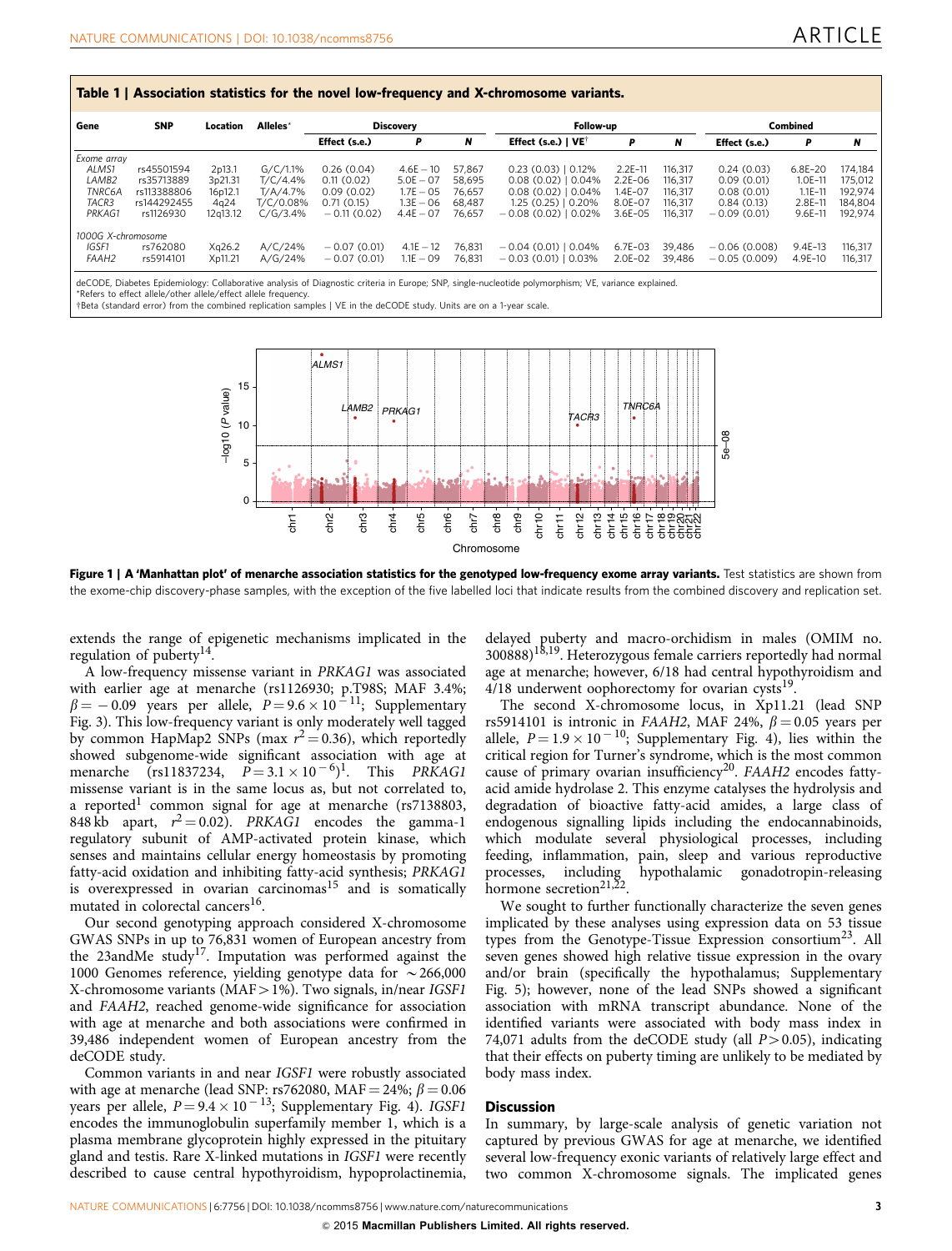<span id="page-3-0"></span>provide new insights into the mechanisms that link energy homeostasis to puberty timing, indicate possible roles of RNAmediated gene silencing and fatty-acid amide signalling, and link genes behind rare autosomal, X-linked and syndromic disorders of puberty to normal variation in reproductive timing. Our findings using dense exome arrays in large unselected populations are informative for the clinical interpretation of heterozygous TACR3 variants in patients with rare disorders. In the deCODE study these novel variants collectively explained only 0.5% of the variance in age at menarche, suggesting that these often overlooked sources of genetic variation do not contribute disproportionately to the missing heritability of this complex trait. While variants with MAF below 1% are likely not well represented here, our findings indicate that, similar to other complex traits<sup>24</sup>, the genetic architecture of puberty timing is likely dominated by the additive effects of hundreds or even thousands of variants, each with relatively small effect.

#### Methods

**Exome array discovery analysis.** Exome array genotype data were generated across 19 studies in up to 76,657 women of genetically determined European ancestry with questionnaire-reported age at menarche between ages 9 and 17 years (Supplementary Table 1). Exome array genotype calling for three studies (Framingham Heart Study (FHS), the Atherosclerosis Risk in Communities (ARIC) and Rotterdam Study (RS); totalling ~9,000 women) was performed jointly as part<br>of the CHARGE joint calling protocol<sup>[25](#page-4-0)</sup>, which included over 62,000 individuals. Four additional studies (Cambridge Cancer, KORA, Korcula, Generation Scotland, total  $N \sim 9,700$ ) used the cluster file made available by CHARGE to call genotypes. Other studies followed standard calling and QC protocols for the Exome array (Supplementary Table 2). Each contributing study ran a linear regression model on age at menarche, adjusted for birth year and principal components derived from genotypes, using the skatMeta/seqMeta package in R. Studies with family data included a random effect to account for relationships. Alleles were aligned to a common reference file before association testing (SNPInfo\_HumanExome-12v1\_ rev5.tsv.txt available at<http://www.chargeconsortium.com/main/exomechip/>) and variants with MAF > 5% in the meta-analysis were excluded. We performed gene-based testing (within seqMeta) for low-frequency variants using fixed effect burden tests, which assume that all rare variants have the same effect direction and size (scaled by a weight determined by allele frequency), and SKAT tests, which assume that rare variant effects are random and can contain a mixture of null, protective and risk rare alleles. These tests were run using three variant filters, all of which included only variants with  $MAF < 1\%$ : (1) all non-synonymous; (2) non-synonymous annotated as 'damaging' (conserved and predicted damaging, see<http://www.chargeconsortium.com/main/exomechip/>); and (3) only loss of function. The multiple testing adjustment included two tests  $\,\times\,$  three filters  $\,\times\,$ number of genes, requiring study-wise significance threshold  $P < 1.14 \times 10^{-6}$ . For individual variants, a fixed-effects inverse variance-weighted meta-analysis was performed across all studies using METAL ([http://www.sph.umich.edu/csg/](http://www.sph.umich.edu/csg/abecasis/Metal/) [abecasis/Metal/](http://www.sph.umich.edu/csg/abecasis/Metal/)), with associations considered significant at a conservative genome-wide significance threshold of  $P < 5 \times 10^{-8}$ .

Exome array follow-up studies. We performed follow-up testing of selected exome array variants in the 23andMe study (as described below) and also in 39,486 independent women of European ancestry from the deCODE study, Iceland, who had genotypes on over 34 million variants by imputation of whole-genome sequencing-identified SNPs and indels on Illumina SNP chip data (Supplementary Table  $1$ <sup>26</sup>. Variants from both studies were required to either pass genotyping QC (23andMe only, described below) or have imputation quality score  $> 0.4$ . X-chromosome follow-up was performed in the deCODE study alone. All participants in all published studies provided informed consent, and the research protocol of each study was approved by their local research ethics committee1.

1000G X-chromosome discovery meta-analysis. X-chromosome SNP data were generated in up to 76,831 women of European ancestry from the 23andMe study17,27, with questionnaire-reported age at menarche between the ages of 8 and 16 years, and who were genotyped on one or more of three GWAS arrays that also included customized content on human pathogenic variants (Supplementary Table 1)<sup>28</sup>. 23andMe participants provided informed consent to take part in this research under a protocol approved by the AAHRPP-accredited institutional review board, Ethical and Independent Review Services. Before imputation, we excluded SNPs with Hardy–Weinberg equilibrium  $P<10^{-20}$ , call rate <95% or with large allele frequency discrepancies compared with European 1000 Genomes reference data. Frequency discrepancies were identified by computing a 2  $\times$  2 table of allele counts for European 1000 Genomes samples and 2,000 randomly sampled

23andMe customers with European ancestry, and identifying SNPs with a  $\gamma^2$  $P<10$ <sup>-15</sup>. Genotype data were imputed against the March 2012 'v3' release of 1000 Genomes reference haplotypes. Age at menarche was assessed by questionnaire and recorded in 2-year-age bins, which were rescaled to 1-year effect estimates post analysis. The validity of this approach was confirmed by the lack of significant heterogeneity between rescaled 23andMe menarche estimates for the 123 previously identified signals and their reported effects<sup>1</sup>. Association results were obtained from linear regression models assuming additive allelic effects. These models included covariates for age and the top five GWAS SNP principal components to account for residual population structure. Results were further adjusted for a lambda genomic control value of 1.152 to correct for any residual test statistic inflation due to population stratification. Linkage disequilibrium score<br>regression analysis (LDSC)<sup>[29](#page-4-0)</sup> confirmed that principle component correction appropriately controlled for potential test statistic inflation due to population stratification (pre-genomic control-corrected calculated intercept  $\sim$  1). The reported association test P values were computed from likelihood ratio tests.

X-chromosome follow-up. Identified X-chromosome variants were replicated in 39,486 women from the deCODE study, as described above.

#### References

- 1. Perry, J. R. et al. Parent-of-origin-specific allelic associations among 106 genomic loci for age at menarche. Nature 514, 92-97 (2014).
- 2. Ozanturk, A. et al. The phenotypic and molecular genetic spectrum of Alstrom syndrome in 44 Turkish kindreds and a literature review of Alstrom syndrome in Turkey. J. Hum. Genet. 60, 1–9 (2014).
- 3. Collin, G. B. et al. Alms1-disrupted mice recapitulate human Alstrom syndrome. Hum. Mol. Genet. 14, 2323–2333 (2005).
- 4. Gianetti, E. et al. TAC3/TACR3 mutations reveal preferential activation of gonadotropin-releasing hormone release by neurokinin B in neonatal life followed by reversal in adulthood. J. Clin. Endocrinol. Metab. 95, 2857–2867 (2010).
- 5. Matejas, V. et al. Mutations in the human laminin beta2 (LAMB2) gene and the associated phenotypic spectrum. Hum. Mutat. 31, 992–1002 (2010).
- 6. Radner, S. et al. beta2 and gamma3 laminins are critical cortical basement membrane components: ablation of Lamb2 and Lamc3 genes disrupts cortical lamination and produces dysplasia. Dev. Neurobiol. 73, 209–229 (2013).
- 7. Perry, J. R. et al. Stratifying type 2 diabetes cases by BMI identifies genetic risk variants in LAMA1 and enrichment for risk variants in lean compared to obese cases. PLoS Genet. 8, e1002741 (2012).
- Verhoeven, V. J. et al. Genome-wide meta-analyses of multiancestry cohorts identify multiple new susceptibility loci for refractive error and myopia. Nat. Genet. 45, 314–318 (2013).
- Houlston, R. S. et al. Meta-analysis of three genome-wide association studies identifies susceptibility loci for colorectal cancer at 1q41, 3q26.2, 12q13.13 and 20q13.33. Nat. Genet. 42, 973–977 (2010).
- 10. Lauc, G. et al. Loci associated with N-glycosylation of human immunoglobulin G show pleiotropy with autoimmune diseases and haematological cancers. PLoS Genet. 9, e1003225 (2013).
- 11. Consortium, U. I. G. et al. Genome-wide association study of ulcerative colitis identifies three new susceptibility loci, including the HNF4A region. Nat. Genet. 41, 1330–1334 (2009).
- 12. Amin, N. et al. Genome-wide association analysis of coffee drinking suggests association with CYP1A1/CYP1A2 and NRCAM. Mol. Psychiatry. 17, 1116–1129 (2012).
- 13. Hafner, M. et al. Transcriptome-wide identification of RNA-binding protein and microRNA target sites by PAR-CLIP. Cell 141, 129–141 (2010).
- 14. Lomniczi, A., Wright, H. & Ojeda, S. R. Epigenetic regulation of female puberty. Front. Neuroendocrinol. 36, 90–107 (2014).
- 15. Li, C., Liu, V. W., Chiu, P. M., Chan, D. W. & Ngan, H. Y. Over-expressions of AMPK subunits in ovarian carcinomas with significant clinical implications. BMC Cancer 12, 357 (2012).
- 16. Seshagiri, S. et al. Recurrent R-spondin fusions in colon cancer. Nature 488, 660–664 (2012).
- 17. Hinds, D. A. et al. A genome-wide association meta-analysis of self-reported allergy identifies shared and allergy-specific susceptibility loci. Nat. Genet. 45, 907–911 (2013).
- 18. Sun, Y. et al. Loss-of-function mutations in IGSF1 cause an X-linked syndrome of central hypothyroidism and testicular enlargement. Nat. Genet. 44, 1375–1381 (2012).
- 19. Joustra, S. D. et al. The IGSF1 deficiency syndrome: characteristics of male and female patients. J. Clin. Endocrinol. Metab. 98, 4942–4952 (2013).
- 20. Zinn, A. R. et al. Evidence for a Turner syndrome locus or loci at Xp11.2-p22.1. Am. J. Hum. Genet. 63, 1757–1766 (1998).
- 21. Gammon, C. M., Freeman, Jr G. M., Xie, W., Petersen, S. L. & Wetsel, W. C. Regulation of gonadotropin-releasing hormone secretion by cannabinoids. Endocrinology 146, 4491–4499 (2005).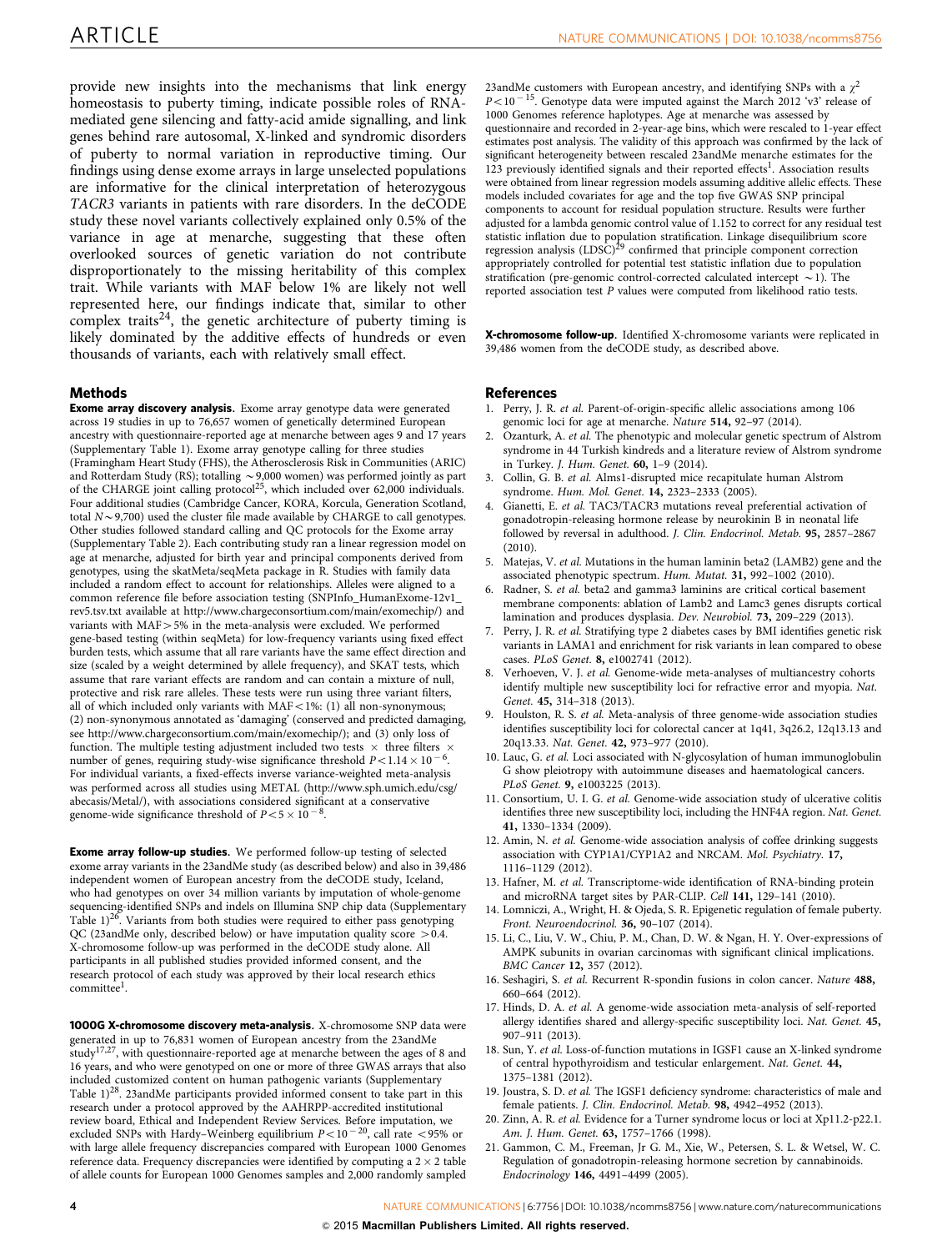- <span id="page-4-0"></span>22. Meccariello, R., Battista, N., Bradshaw, H. B. & Wang, H. Updates in reproduction coming from the endocannabinoid system. Int. J. Endocrinol. 2014, 412354 (2014).
- 23. Consortium, G. T.. The Genotype-Tissue Expression (GTEx) project. Nat. Genet. 45, 580–585 (2013).
- 24. Wood, A. R. et al. Defining the role of common variation in the genomic and biological architecture of adult human height. Nat. Genet. 46, 1173–1186 (2014).
- 25. Grove, M. L. et al. Best practices and joint calling of the HumanExome BeadChip: the CHARGE Consortium. PLoS ONE 8, e68095 (2013).
- 26. Steinthorsdottir, V. et al. Identification of low-frequency and rare sequence variants associated with elevated or reduced risk of type 2 diabetes. Nat. Genet. 46, 294–298 (2014).
- 27. Tung, J. Y. et al. Efficient replication of over 180 genetic associations with self-reported medical data. PLoS ONE 6, e23473 (2011).
- 28. Eriksson, N. et al. Web-based, participant-driven studies yield novel genetic associations for common traits. PLoS Genet. 6, e1000993 (2010).
- 29. Bulik-Sullivan, B. K. et al. LD Score regression distinguishes confounding from polygenicity in genome-wide association studies. Nat. Genet. 47, 291–295 (2015).

#### Acknowledgements

Sources of funding for the contributing studies are listed in Supplementary Table 3.

#### Author contributions

All authors reviewed the original and revised manuscripts. Analysis: K.L.L., F.R.D., P.S., K.S.R., T.E., C.E.E., E.A., C.H., J.E.H., E.M., E.P., A.R., L.M.R., U.M.S., L.S., A.T., D.J.T., M.T., C.A.W., L.M.Y.-A. and J.R.B.P.; sample collection, phenotyping and genotyping:

A.C.A., C.B., A.D.C., F.C., E.W.D., A.M.D., I.G., M.L.G., D.F.G., L.J.H., A.H., J.H., R.D.J., D.K., J.K., E.M.L., L.A.L., C.L., X.L., J.L., R.M., A.C.M., S.P., A.P., O.P., D.P., A.P.R., F.R., I.R., C.F.S., D.S., R.A.S., D.St., J.A.V., U.V., D.V., J.G.W and M.Z; study PI: E.B., J.E.B., L.C., D.F.E., C.Ha., F.B.H., S.L., A.M., C.E.P., P.M.R., K.S., E.A.S., D.T., A.G.U., S.U., H.V., N.J.W., M.W., N.F., D.I.C., U.T., A.Mu., Ka.S., J.M.M. and K.K.O.; working group/project management: K.L.L., F.R.D., P.S., K.S.R., T.E., C.E.E., N.F., D.I.C., U.T., A.Mu., Ka.S., J.M.M., K.K.O and J.R.B.P.

#### Additional information

Supplementary Information accompanies this paper at [http://www.nature.com/](http://www.nature.com/naturecommunications) [naturecommunications](http://www.nature.com/naturecommunications)

Competing financial interests: The authors declare no competing financial interests.

Reprints and permission information is available online at [http://npg.nature.com/](http://npg.nature.com/reprintsandpermissions/) [reprintsandpermissions/](http://npg.nature.com/reprintsandpermissions/)

How to cite this article: Lunetta, K. L. et al. Rare coding variants and X-linked loci associated with age at menarche. Nat. Commun. 6:7756 doi: 10.1038/ncomms8756 (2015).

This work is licensed under a Creative Commons Attribution 4.0  $\odot$  $(cc)$ International License. The images or other third party material in this article are included in the article's Creative Commons license, unless indicated otherwise in the credit line; if the material is not included under the Creative Commons license, users will need to obtain permission from the license holder to reproduce the material. To view a copy of this license, visit<http://creativecommons.org/licenses/by/4.0/>

Kathryn L. Lunetta<sup>1,2,\*</sup>, Felix R. Day<sup>3,\*</sup>, Patrick Sulem<sup>4,\*</sup>, Katherine S. Ruth<sup>5</sup>, Joyce Y. Tung<sup>6</sup>, David A. Hinds<sup>6</sup>, Tõnu Esko<sup>7,8,9,10</sup>, Cathy E. Elks<sup>3</sup>, Elisabeth Altmaier<sup>11,12</sup>, Chunyan He<sup>13,14</sup>, Jennifer E. Huffman<sup>15</sup>, Evelin Mihailov<sup>7</sup>, Eleonora Porcu<sup>16,17,18</sup>, Antonietta Robino<sup>19</sup>, Lynda M. Rose<sup>20</sup>, Ursula M. Schick<sup>21</sup>, Lisette Stolk<sup>22</sup>, Alexander Teumer<sup>23</sup>, Deborah J. Thompson<sup>24</sup>, Michela Traglia<sup>25</sup>, Carol A. Wang<sup>26</sup>, Laura M. Yerges-Armstrong<sup>27</sup>, Antonis C. Antoniou<sup>24</sup>, Caterina Barbieri<sup>25</sup>, Andrea D. Coviello<sup>28</sup>, Francesco Cucca<sup>16,17</sup>, Ellen W. Demerath<sup>29</sup>, Alison M. Dunning<sup>30</sup>, Ilaria Gandin<sup>19,31</sup>, Megan L. Grove<sup>32</sup>, Daniel F. Gudbjartsson<sup>4,33</sup>, Lynne J. Hocking<sup>34</sup>, Albert Hofman<sup>35</sup>, Jinyan Huang<sup>36</sup>, Rebecca D. Jackson<sup>37</sup>, David Karasik<sup>38,39</sup>, Jennifer Kriebel<sup>11,40</sup>, Ethan M. Lange<sup>41,42</sup>, Leslie A. Lange<sup>41</sup>, Claudia Langenberg<sup>3</sup>, Xin Li<sup>43</sup>, Jian'an Luan<sup>3</sup>, Reedik Mägi<sup>7</sup>, Alanna C. Morrison<sup>32</sup>, Sandosh Padmanabhan<sup>44</sup>, Ailith Pirie<sup>24</sup>, Ozren Polasek<sup>45</sup>, David Porteous<sup>46</sup>, Alex P. Reiner<sup>21</sup>, Fernando Rivadeneira<sup>22,35</sup>, Igor Rudan<sup>47</sup>, Cinzia F. Sala<sup>25</sup>, David Schlessinger<sup>48</sup>, Robert A. Scott<sup>3</sup>, Doris Stöckl<sup>49</sup>, Jenny A. Visser<sup>22</sup>, Uwe Völker<sup>50</sup>, Diego Vozzi<sup>19</sup>, James G. Wilson<sup>51</sup>, Marek Zygmunt<sup>52</sup>, EPIC-InterAct Consortium<sup>†</sup>, Generation Scotland<sup>†</sup>, Eric Boerwinkle<sup>32</sup>, Julie E. Buring<sup>20,39</sup>, Laura Crisponi<sup>16</sup>, Douglas F. Easton<sup>24,30</sup>, Caroline Hayward<sup>15</sup>, Frank B. Hu<sup>43,53,54</sup>, Simin Liu<sup>55</sup>, Andres Metspalu<sup>7,56</sup>, Craig E. Pennell<sup>26</sup>, Paul M. Ridker<sup>20,39</sup>, Konstantin Strauch<sup>12,57</sup>, Elizabeth A. Streeten<sup>27</sup>, Daniela Toniolo<sup>25</sup>, André G. Uitterlinden<sup>22,35</sup>, Sheila Ulivi<sup>19</sup>, Henry Völzke<sup>23</sup>, Nicholas J. Wareham<sup>3</sup>, Melissa Wellons<sup>58</sup>, Nora Franceschini<sup>59</sup>, Daniel I. Chasman<sup>20,39</sup>, Unnur Thorsteinsdottir<sup>4,60</sup>, Anna Murray<sup>5</sup>, Kari Stefansson<sup>4,60</sup>, Joanne M. Murabito<sup>2,61</sup>, Ken K. Ong<sup>3,62,\*</sup> & John R.B. Perry<sup>3,\*</sup>

<sup>1</sup> Boston University School of Public Health, Department of Biostatistics, Boston, Massachusetts 02118, USA. <sup>2</sup> NHLBI's and Boston University's Framingham Heart Study, Framingham, Massachusetts 01702-5827, USA. <sup>3</sup> MRC Epidemiology Unit, University of Cambridge School of Clinical Medicine, Box 285 Institute of Metabolic Science, Cambridge Biomedical Campus, Cambridge CB2 0QQ, UK. <sup>4</sup> deCODE genetics/Amgen, Inc., Reykjavik IS-101, Iceland. <sup>5</sup> Genetics of Complex Traits, University of Exeter Medical School, University of Exeter, Exeter EX1 2LU, UK. <sup>6</sup> 23andMe Inc., 1390 Shorebird Way, Mountain View, California 94043, USA. <sup>7</sup> Estonian Genome Center, University of Tartu, Tartu 51010, Estonia. <sup>8</sup> Division of Endocrinology, Boston Children's Hospital, Boston, MA 02115, USA. <sup>9</sup> Department of Genetics, Harvard Medical School, Boston, MA 02115, USA. <sup>10</sup> Broad Institute of the Massachusetts Institute of Technology and Harvard University, 140, Cambridge, MA 02142, USA. <sup>11</sup> Research Unit of Molecular Epidemiology, Helmholtz Zentrum München-German Research Center for Environmental Health, Neuherberg 85764, Germany. <sup>12</sup> Institute of Genetic Epidemiology, Helmholtz Zentrum München-German Research Center for Environmental Health, Neuherberg 85764, Germany. <sup>13</sup> Department of Epidemiology, Indiana University Richard M. Fairbanks School of Public Health, Indianapolis, IN 46202, USA. <sup>14</sup> Indiana University Melvin and Bren Simon Cancer Center, Indianapolis, IN 46202, USA. <sup>15</sup> Medical Research Council Human Genetics Unit, Institute of Genetics and Molecular Medicine, University of Edinburgh, Edinburgh EH4 2XU, UK. <sup>16</sup> Institute of Genetics and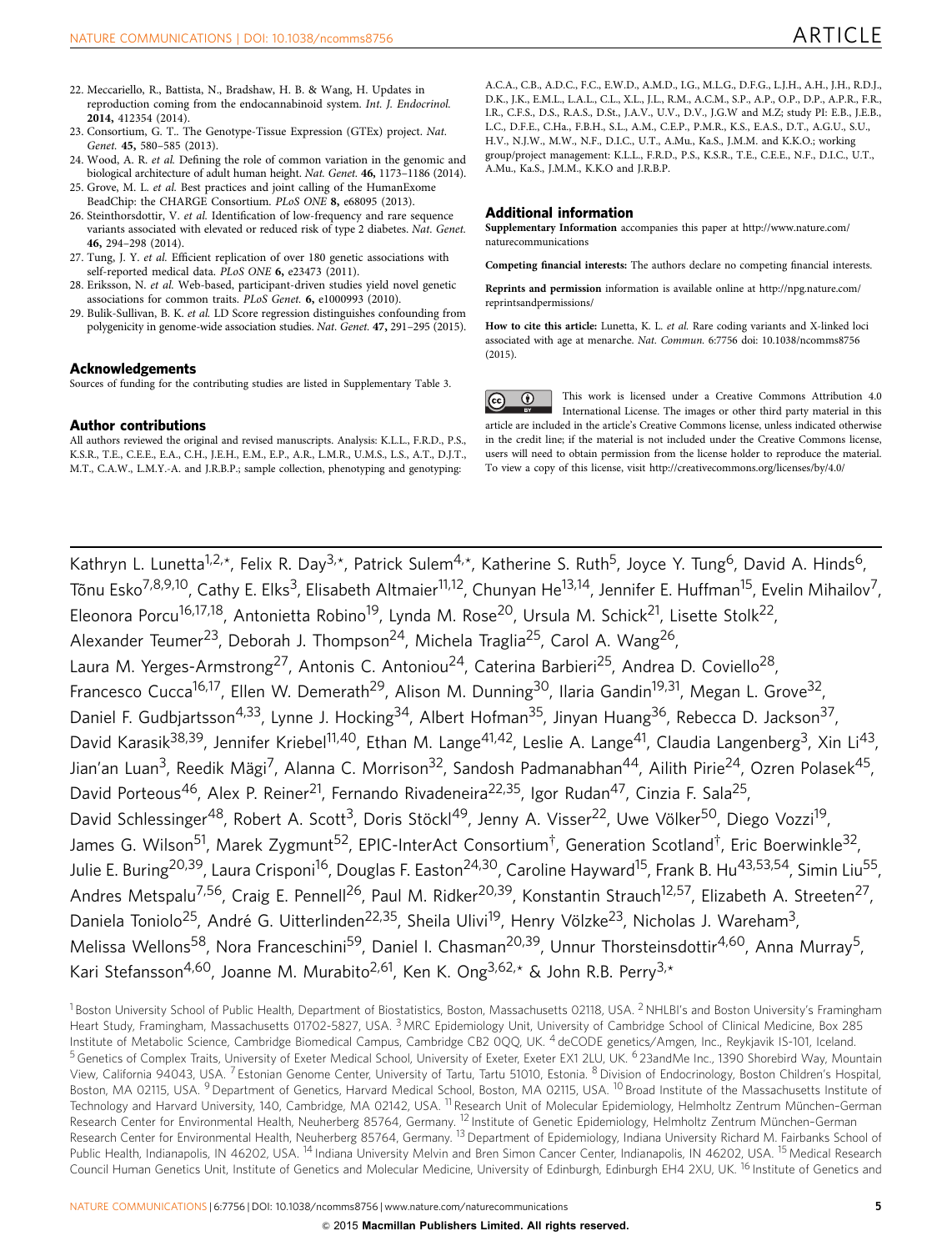Biomedical Research, National Research Council, Cagliari, Sardinia 09042, Italy. <sup>17</sup> University of Sassari, Department of Biomedical Sciences, Sassari, Sassari 07100, Italy. <sup>18</sup> Center for Statistical Genetics, Ann Arbor, University of Michigan, Michigan 48109-2029, USA. <sup>19</sup> Institute for Maternal and Child Health— IRCCS "Burlo Garofolo", Trieste 34137, Italy. <sup>20</sup> Division of Preventive Medicine, Brigham and Women's Hospital, Boston, MA 02215. <sup>21</sup> Fred Hutchinson Cancer Research Center, Public Health Sciences Division, Seattle, WA 98109-1024, USA. <sup>22</sup> Department of Internal Medicine, Erasmus MC, Rotterdam 3015GE, the Netherlands. <sup>23</sup> Institute for Community Medicine, University Medicine Greifswald, Greifswald 17475, Germany. <sup>24</sup> Centre for Cancer Genetic Epidemiology, Department of Public Health and Primary Care, University of Cambridge, CB1 8RN, UK. <sup>25</sup> Division of Genetics and Cell Biology, San Raffaele Scientific Institute, Milano 20132, Italy. <sup>26</sup> School of Women's and Infants' Health, The University of Western Australia, WA-6009, Australia. <sup>27</sup> Program in Personalized Medicine, Division of Endocrinology, Diabetes and Nutrition—University of Maryland School of Medicine, Baltimore, MD 21201, USA. <sup>28</sup> Boston University School of Medicine, Department of Medicine, Sections of Preventive Medicine and Endocrinology, Boston, MA, USA. <sup>29</sup> Division of Epidemiology & Community Health, University of Minnesotta, Minneapolis, MN 55455, USA. <sup>30</sup> Centre for Cancer Genetic Epidemiology, Department of Oncology, University of Cambridge, Cambridge CB1 8RN, UK.<sup>31</sup> Department of Clinical Medical Sciences, Surgical and Health, University of Trieste, Trieste 34149, Italy. <sup>32</sup> Human Genetics Center, School of Public Health, The University of Texas Health Science Center at Houston, Houston, TX 77030, USA. <sup>33</sup> School of Engineering and Natural Sciences, University of Iceland, Reykjavik IS-101, Iceland. <sup>34</sup> Musculoskeletal Research Programme, Division of Applied Medicine, University of Aberdeen, Aberdeen AB25 2ZD, UK.<sup>35</sup> Genetic Epidemiology Unit Department of Epidemiology, Erasmus MC, Rotterdam 3015 GE, the Netherlands. <sup>36</sup> State Key Laboratory of Medical Genomics, Shanghai Institute of Hematology, Rui Jin Hospital, Shanghai Jiao Tong University School of Medicine, Shanghai 200025, China. 37Department of Internal Medicine, The Ohio State University, Columbus, Ohio 43210, USA. 38Hebrew SeniorLife Institute for Aging Research, Boston, MA 02131, USA. 39Harvard Medical School, Boston, MA 02115, USA. 40German Center for Diabetes Research, Neuherberg 85764, Germany. <sup>41</sup> Department of Genetics, University of North Carolina, Chapel Hill, NC 27599, USA. <sup>42</sup> Department of Biostatistics, University of North Carolina, Chapel Hill, NC 27599, USA. <sup>43</sup> Department of Epidemiology, Harvard School of Public Health, Boston, MA 02115, USA. <sup>44</sup> British Heart Foundation Glasgow Cardiovascular Research Centre, Institute of Cardiovascular and Medical Sciences, College of Medical, Veterinary and Life Sciences, University of Glasgow, Glasgow G12 8TA, UK. <sup>45</sup> Faculty of Medicine, University of Split, Split, Croatia. <sup>46</sup> Medical Genetics Section, Centre for Genomic and Experimental Medicine, Institute of Genetics and Molecular Medicine, University of Edinburgh, Edinburgh EH4 2XU, UK.<sup>47</sup> Institute for Population Health Sciences and Informatics, University of Edinburgh, Teviot Place, Edinburgh EH8 9AG, Scotland. <sup>48</sup> National Institute on Aging, Intramural Research Program, Baltimore, MD 20892, USA. <sup>49</sup> Institute of Epidemiology II, Helmholtz Zentrum München - German Research Center for Environmental Health, Neuherberg 85764, Germany. 50 Interfaculty Institute for Genetics and Functional Genomics, University Medicine Greifswald, Greifswald 17475, Germany. <sup>51</sup> Department of Physiology and Biophysics, University of Mississippi Medical Center, Jackson, MS 39216, USA.<sup>52</sup> Department of Obstetrics and Gynecology, University Medicine Greifswald, Greifswald 17475, Germany, <sup>53</sup> Channing Division of Network Medicine, Department of Medicine, Brigham and Women's Hospital and Harvard Medical School, Boston, MA 02115, USA. <sup>54</sup> Department of Nutrition, Harvard School of Public Health, Boston, MA 02115, USA. <sup>55</sup> Departments of Epidemiology and Medicine Brown University, Brown University, Providence, RI 02912, USA. <sup>56</sup> Institute of Molecular and Cell Biology, University of Tartu, Tartu 51010, Estonia. 57 Institute of Medical Informatics, Biometry and Epidemiology, Chair of Genetic Epidemiology, Ludwig-Maximilians-Universität, Munich 81377, Germany. 58 Department of Medicine, Vanderbilt University Medical Center, Nashville, Tennessee 37203, USA. 59 Department of Epidemiology, University of North Carolina, Chapel Hill, NC 27599, USA. <sup>60</sup> Faculty of Medicine, University of Iceland, Reykjavik IS-101, Iceland. <sup>61</sup> Boston University School of Medicine, Department of Medicine, Section of General Internal Medicine, Boston, MA 02118, USA. <sup>62</sup> Department of Paediatrics, University of Cambridge, Cambridge CB2 0QQ, UK. \* These authors contributed equally to this work. ‡A full list of consortium members appears at the end of the paper.

### EPIC-InterAct Consortium

Nita G. Forouhi<sup>3</sup>, Nicola D. Kerrison<sup>3</sup>, Stephen J. Sharp<sup>3</sup>, Matt Sims<sup>3</sup>, Inês Barroso<sup>63,64</sup>, Panos Deloukas<sup>63</sup>, Mark I. McCarthy<sup>65,66,67</sup>, Larraitz Arriola<sup>68,69,70,</sup>, Beverley Balkau<sup>71,72</sup>, Aurelio Barricarte<sup>70,73</sup>, Heiner Boeing<sup>74</sup>, Paul W. Franks<sup>75,76</sup>, Carlos Gonzalez<sup>77</sup>, Sara Grioni<sup>78</sup>, Rudolf Kaaks<sup>79</sup>, Timothy J. Key<sup>80</sup>, Carmen Navarro<sup>70,81,82</sup>, Peter M. Nilsson<sup>75</sup>, Kim Overvad<sup>83,84</sup>, Domenico Palli<sup>85</sup>, Salvatore Panico<sup>86</sup>, J. Ramón Quirós<sup>87</sup>, Olov Rolandsson<sup>3,76</sup>, Carlotta Sacerdote<sup>88,89</sup>, María-José Sánchez<sup>70,90,91</sup>, Nadia Slimani<sup>92</sup>, Anne Tjonneland<sup>93</sup>, Rosario Tumino<sup>94,95</sup>, Daphne L. van der A<sup>96</sup>, Yvonne T. van der Schouw<sup>97</sup> & Elio Riboli<sup>98</sup>

<sup>63</sup>The Wellcome Trust Sanger Institute, Cambridge, CB10 1SA, UK. <sup>64</sup>University of Cambridge Metabolic Research Laboratories, Cambridge CB2 000, UK. <sup>65</sup>Oxford Centre for Diabetes, Endocrinology and Metabolism (OCDEM), University of Oxford, OX3 7LJ, UK. <sup>66</sup>Wellcome Trust Centre for Human Genetics, University of Oxford, Oxford OX3 7BN, UK. <sup>67</sup>Oxford NIHR Biomedical Research Centre, Oxford OX3 7LJ, UK. <sup>68</sup>Public Health Division of Gipuzkoa, 20013 San Sebastian, Spain. <sup>69</sup>Instituto BIO-Donostia, Basque Government, 20014 Donostia, San Sebastian, Spain. <sup>70</sup>CIBER Epidemiología y Salud Pública (CIBERESP), 28029 Madrid, Spain. 71Inserm, CESP, U1018, 94807 Villejuif cedex, France. 72Univ Paris-Sud, UMRS 1018, F-94805, Villejuif, France. <sup>73</sup>Navarre Public Health Institute (ISPN), 31003 Pamplona, Spain. <sup>74</sup>German Institute of Human Nutrition Potsdam-Rehbruecke, 14558 Nuthetal Germany. <sup>75</sup>Department of Clinical Sciences, Lund University, S-205 02 Malmö, Sweden. <sup>76</sup>Department of Public Health and Clinical Medicine, Umeå University, 90187 Umeå, Sweden. <sup>77</sup>Catalan Institute of Oncology (ICO), 08916 Badalona, Barcelona, Spain. <sup>78</sup>Epidemiology and Prevention Unit, 20133 Milan, Italy. <sup>79</sup>German Cancer Research Centre (DKFZ), 69120 Heidelberg, Germany. 80Cancer Epidemiology Unit, Nuffield Department of Population Health, University of Oxford, OX3 7LF, UK. <sup>81</sup>Department of Epidemiology, Murcia Regional Health Council, 30008 Murcia, Spain. 8<sup>2</sup>Unit of Preventive Medicine and Public Health, School of Medicine, University of Murcia, 30100 Espinardo, Spain. 83Department of Public Health, Section for Epidemiology, Aarhus University, DK-8000 Aarhus C, Denmark. <sup>84</sup>Aalborg University Hospital, 9100 Aalborg, Denmark. <sup>85</sup>Cancer Research and Prevention Institute (ISPO), 50141 Florence, Italy. <sup>86</sup>Dipartimento di Medicina Clinica e Chirurgia, Federico II University, 80131 Naples, Italy. <sup>87</sup>Public Health Directorate, 33006-Oviedo-Asturias, Spain. 88Unit of Cancer Epidemiology, Citta' della Salute e della Scienza Hospital-University of Turin and Center for Cancer Prevention (CPO), 10126 Torino, Italy. 89Human Genetics Foundation (HuGeF), 10126 Torino, Italy. <sup>90</sup>Andalusian School of Public Health, 18080 Granada, Spain. <sup>91</sup>Instituto de Investigaciœn Biosanitaria de Granada (Granada.ibs), 18012 Granada, Spain. <sup>92</sup>International Agency for Research on Cancer, 69372 Lyon Cedex 08, France. <sup>93</sup>Danish Cancer Society Research Center, 2100 Copenhagen, Denmark. 94ASP, 97100 Ragusa, Italy. 95Ragusa Cancer Registry, Aire Onlus, 97100 Ragusa, Italy. 96National Institute for Public Health and the Environment (RIVM), 3720 BA Bilthoven, The Netherlands, <sup>97</sup>University Medical Center Utrecht, 3508 GA Utrecht, the Netherlands. <sup>98</sup>School of Public Health, Imperial College London, W2 1PG, UK.